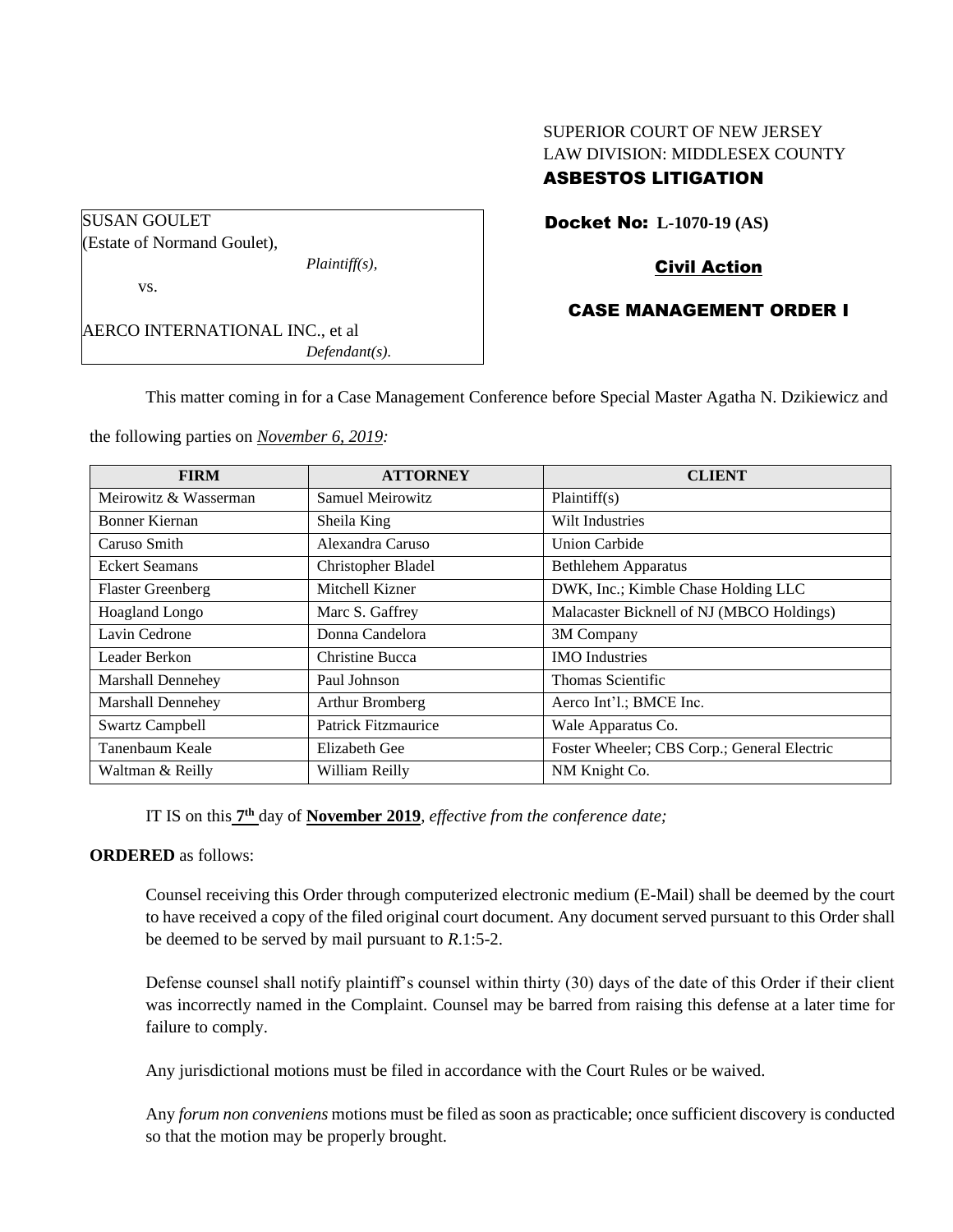## **DISCOVERY**

| January 6, 2020   | Plaintiff shall serve answers to wrongful death interrogatories by this date.                                                                                                                               |
|-------------------|-------------------------------------------------------------------------------------------------------------------------------------------------------------------------------------------------------------|
| December 31, 2019 | Defendants shall serve answers to standard interrogatories by this date.                                                                                                                                    |
| January 17, 2020  | Plaintiff shall propound supplemental interrogatories and document requests by this date.                                                                                                                   |
| February 28, 2020 | Defendants shall serve answers to supplemental interrogatories and document requests by this<br>date.                                                                                                       |
| January 17, 2020  | Defendants shall propound supplemental interrogatories and document requests by this date.                                                                                                                  |
| February 28, 2020 | Plaintiff shall serve answers to supplemental interrogatories and document requests by this<br>date.                                                                                                        |
| May 29, 2020      | Fact discovery, including depositions, shall be completed by this date. Plaintiff's counsel shall<br>contact the Special Master within one week of this deadline if all fact discovery is not<br>completed. |
| May 29, 2020      | Depositions of corporate representatives shall be completed by this date.                                                                                                                                   |

## **EARLY SETTLEMENT**

July 10, 2020 Settlement demands shall be served on all counsel and the Special Master by this date.

#### **MEDICAL EXPERT REPORT**

- June 30, 2020 Plaintiff shall serve medical expert reports by this date.
- June 30, 2020 Upon request by defense counsel, plaintiff is to arrange for the transfer of pathology specimens and x-rays, if any, by this date.
- October 2, 2020 Defendants shall identify its medical experts and serve medical reports, if any, by this date. In addition, defendants shall notify plaintiff's counsel (as well as all counsel of record) of a joinder in an expert medical defense by this date.

### **LIABILITY EXPERT REPORTS**

- June 30, 2020 Plaintiff shall identify its liability experts and serve liability expert reports by this date or waive any opportunity to rely on liability expert testimony.
- October 2, 2020 Defendants shall identify its liability experts and serve liability expert reports, if any, by this date or waive any opportunity to rely on liability expert testimony.

## **SUMMARY JUDGMENT MOTION PRACTICE**

July 10, 2020 Plaintiff's counsel shall advise, in writing, of intent not to oppose motions by this date.

 $\_$  , and the set of the set of the set of the set of the set of the set of the set of the set of the set of the set of the set of the set of the set of the set of the set of the set of the set of the set of the set of th

- July 24, 2020 Summary judgment motions shall be filed no later than this date.
- August 21, 2020 Last return date for summary judgment motions.